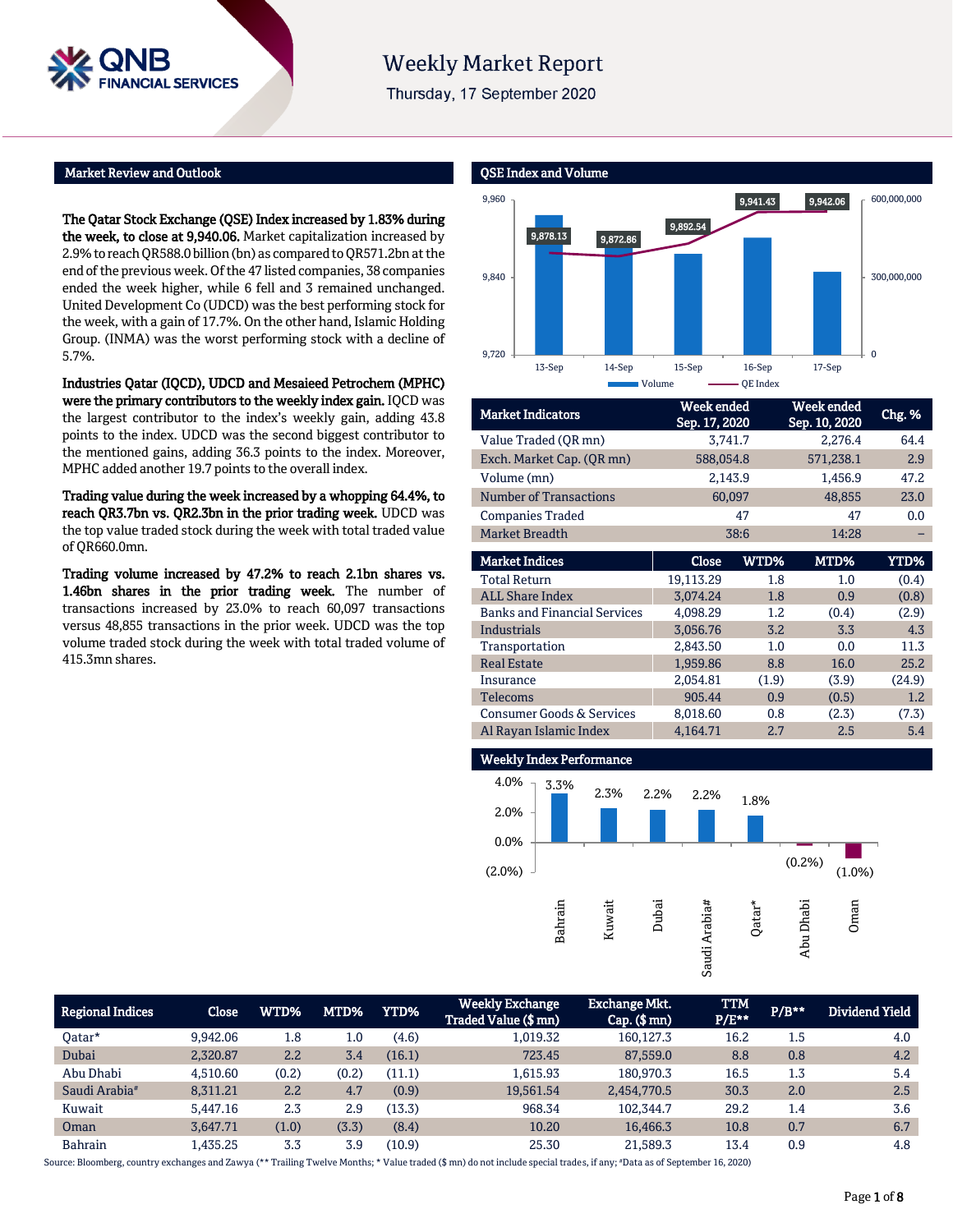#### Economic News

- FocusEconomics: Qatar's international reserves seen at \$37bn by year-end – Qatar's international reserves are expected to total \$37bn by the year-end, FocusEconomics has said in a report. The country's international reserves are expected to scale up to \$38.2bn next year, the report said. Qatar's merchandise trade balance, which is the difference in value between imported and exported goods, is expected to reach \$46.1bn in 2024, latest country forecast by FocusEconomics has shown. This year, the country's merchandise trade balance has been forecast to total \$27.4bn, \$33bn in 2021, \$37.6bn in 2022 and \$42bn in 2023. The report said that Qatar's fiscal balance as a percentage of GDP is set to rise to 4.5% in 2024 from an estimated -7.3% this year. According to FocusEconomics, Qatar's public debt (as a percentage of GDP) has been forecast at 67 this year. Qatar's GDP has been estimated to reach \$211bn in 2024 from \$162bn this year. Next year, it will be \$175bn, followed by \$187bn (2022) and \$199bn in 2023. GDP per capita, FocusEconomics said, has been estimated to reach \$75,700 in 2024 from \$58,869 this year. GDP per capita next year will be \$63,333, followed by \$67,458 in 2022 and \$71,589 in 2023. Qatar's economic growth in terms of nominal GDP will reach 6% in 2024 from -11.4% by the year-end. Next year, economic growth in terms of nominal GDP will be 7.8%, 6.8% in 2022 and 6.4% in 2023. The current account balance (as a percentage of GDP) will be 2.8 in 2024 compared with -4 in 2020, 0.3 in 2021, 3.8 in 2022 and 3.3 in 2023. The country's inflation, the report noted, will be -1.6% this year, 1.4% in 2021, 1.8% in 2022, 1.8% in 2023 and 1.9% in 2024. Qatar's unemployment rate (as a percentage of active population) will remain a meagre 0.1% in 2024, from 0.4% this year. Next year it will be 0.3%, 0.2% in 2022 and 2023, FocusEconomics said. (Gulf-Times.com)
- FM: 3rd Qatar-US Strategic Dialogue aims to deepen 'flourishing' bilateral ties – HE the Deputy Prime Minister and Minister of Foreign Affairs Sheikh Mohamed bin Abdulrahman Al-Thani said the holding of the third session of the Qatar-US Strategic Dialogue is a demonstration of the flourishing relations between the two countries, enabled by the mutual commitment between His Highness the Amir Sheikh Tamim bin Hamad Al-Thani and President Donald Trump of the US that emphasizes broad areas of cooperation as well as the close friendship between the two countries. The very important development in Afghanistan is the latest example of the close interaction between our two countries at the political level, he said. In his speech at the opening session of the Third Qatar-US Strategic Dialogue in Washington on Monday, HE the minister: "We, in this third session of the strategic dialogue, are not only strengthening the existing economic, military and security cooperation between us, but also expanding it to include other equally important areas such as education, culture and development." He said the meeting represents another important milestone in historically deep relations between Qatar and the US. (Gulf-Times.com)
- Qatar-US trade jumps 90% in three years The bilateral trade between Qatar and the US amounted to more than \$9.43bn in 2019, an increase of nearly 90% compared to three years ago,

Minister of Commerce and Industry HE Ali bin Ahmed Al Kuwari said on Monday. Speaking at the private sector engagement event held on the sidelines of the third US-Qatar Strategic Dialogue, the Minister said, "The US is now firmly established as the leading source of Qatar's imports, which have grown more than 100% since 2017." The Minister added the meeting provided an important platform to discuss investment opportunities with American and Qatari businessmen. "Qatar looks forward to embarking upon the second edition of the Qatar Economic Roadshow in the US, which was previously planned to take place this year but had to be postponed due to the coronavirus pandemic," he said. The Minister invited participants to visit Qatar to explore its remarkable business environment and take advantage of the tremendous opportunities the state offers, noting that most attendees are already familiar with the Qatari market, which is home to more than 850 US companies that are either fully owned by US investors or in the form of joint ventures. Qatar is also investing heavily in the US, partnering with American companies in a range of sectors, he said adding that Qatar Investment Authority is channeling up to around \$45bn in investments in the US with partners across a wide variety of sectors from coast to coast, in addition to investments in the US energy sector by Qatar Petroleum. (Qatar Tribune)

- KPMG: Qatar's real estate decline 'much softer' in 1H2020 than same period last year - The decline in Qatar's real estate has been "much softer" in 1H2020 than the decline witnessed over the same period in 2019, KPMG has said in a recent report. KPMG recently released their Qatar Real Estate Rental Index 1Q2016 – 2Q2020, which tracks quarterly changes in the real estate rental market covering three core asset categories – KPMG Office Rental Index (K-ORI), KPMG Residential Rental Index (K-RRI), and KPMG Mall Rental Index (K-MRI). Director and Head (Strategy & Real Estate) at KPMG in Qatar, Anurag Gupta said, "Qatar real estate market has not been impacted much in the first half of 2020, as the developers are still waiting to assess the overall impact of COVID-19, which we believe will be more visible in 3Q2020. "The same is also reflected in our rental indices across three asset classes, which have shown marginal falls. Interestingly, the decline has been much softer than the decline we witnessed over 1Q and 2Q2019. This also indicates that going forward, developers may be willing to accept lower occupancy and keep resisting the rental fall." The latest KPMG Qatar Real estate Rental Index showed that in the pre COVID-19 phase during 1Q2020, residential real estate' affordable segment witnessed increased vacancy levels. This was primarily due to the movement of tenants seeking affordable deals in the middle-income housing areas of Doha. However, since the outbreak of COVID-19, due to the restricted movement the leasing activity reduced drastically. (Gulf-Times.com)
- Moody's: Provisioning costs rise to QR4.1bn in 1H2020 as Qatari banks build pandemic-related buffers – Qatari banks' provisioning costs have risen as they have built pandemicrelated buffers with provisioning increasing to QR4.1bn in 1H2020, Moody's Investor Service (Moody's) has said in a report. The first half provisioning consumed around 26% of pre-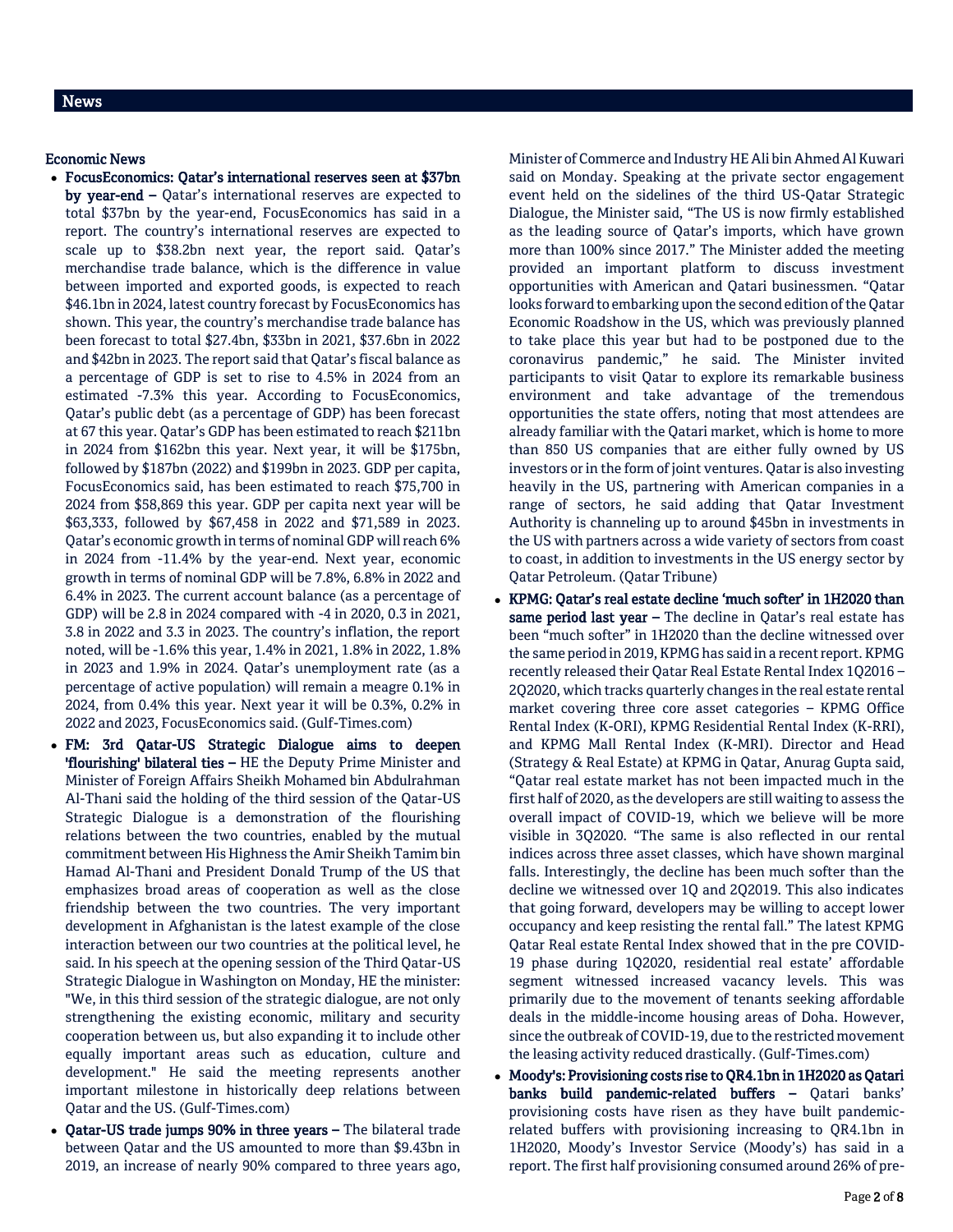provision income compared to QR2.5bn and 17% in 1H2019 as pandemic-related containment actions, the global economic shock and low oil prices weighed on economic growth and borrowers' repayment capacity, it said. According to Moody's, many local banks are taking coronavirus-related provisioning pre-emptively as they expect problem loan formation in the sectors more exposed to the pandemic, such as hotels and restaurants, airlines, tourism and retail sectors amongst others. Whereas in the remaining GCC, small and midsized enterprises have had a greater impact on asset quality, in Qatar this has not been the case, as they account for a small portion of the system's loan book, and are supported by Qatar Development Bank (QDB) guarantees. All the rated banks reported an increase in provisioning cost, with the exception of one bank, where provisioning costs were high in 2019 and reported a lower expense in the first half of 2020 compared to same period last year. Moody's stated, "We expect only a limited further deterioration in asset quality in 2H2020, as the banks' lending books are heavily skewed towards government or related entities, accounting for 29% of total loans as of June 2020 and these loans will be more resilient. Retail exposure is mainly to Qatari nationals where job losses have been negligible, and the real estate market is in a cooling-off period for the past few years and new lending to the sector has therefore been relatively limited. Together these factors will limit the increase in provisioning costs, supporting Qatari banks' profitability." Qatari banks' strong efficiency will continue to support their profitability, Moody's said and noted in 1H2020, Qatari banks managed to improve operating efficiency through costs control measures such as reducing staff and travel expenses, which eased the pressure on bottom line profit. Operating expenses decreased by 3% to QR5.5bn in 1H2020 from QR5.7bn in 1H2019 and the cost to income ratio was down to 26% in 1H2020 from 28% in 1H2019. All of the eight rated banks experienced a lower cost to income ratio. (Gulf-Times.com)

 Third Qatar-US Strategic Dialogue cements ties – The Governments of Qatar and the US highlighted at the Third Qatar-US Strategic Dialogue, the strength of the bilateral relationship, opportunities to further deepen cooperation to benefit both countries, and the sustained implementation of previously signed agreements and arrangements. The event, held on Monday and Tuesday in Washington, saw Qatar's Deputy Prime Minister and Minister of Foreign Affairs HE Sheikh Mohamed bin Abdulrahman Al-Thani and the US Secretary of State Michael Pompeo co-chairing the opening session. They reviewed the progress made since the conclusion of the last Strategic Dialogue, held in Doha in January 2019. Both sides discussed opportunities to further their robust bilateral relationship. This is highlighted by the visit by His Highness the Amir Sheikh Tamim bin Hamad Al-Thani to the US in July 2019 for meetings with President Donald Trump, as well as cabinet level visits to Qatar by Pompeo and US Secretary of the Treasury Steven Mnuchin in 2020. A large US delegation led by Mnuchin had travelled to Qatar for the Doha Forum in December 2019. A joint statement issued at the conclusion of the 2020 Strategic Dialogue, reviewed that the event addressed regional and global affairs and built on robust bilateral cooperation in the areas of health, humanitarian assistance, international development, labor, law enforcement,

counterterrorism, commerce, culture, and education. Qatar and the US signed a Memorandum of Understanding (MoU) on education, culture, and sports in addition to signing a Statement of Intent (SoI) designating 2021 as the US-Qatar Year of Culture and an Announcement of Intent for Qatar to host an investment forum in the US in 2021. Both sides plan to sign an MoU on international development and humanitarian assistance on September 18. On regional and global affairs, the two governments expressed concern about the detrimental security, economic, and social impacts of the Gulf crisis on the region and affirmed their continued support for a strong and united Gulf Cooperation Council focused on promoting a peaceful and prosperous future for all in the region and on countering regional threats. Qatar thanked the US for supporting Kuwaiti mediation efforts to resolve the ongoing Gulf crisis on the basis of respect for its sovereignty and independence. (Gulf-Times.com)

### Market & Corporate News

- Changes in constituents of QE Index, QE Al Rayan Islamic Index and QE All Share effective from October 1 – Baladna Company (BLDN) and Aamal Holding (AHCS) will replace Al Meera Consumer Goods Company (MERS) and Vodafone Qatar (VFQS) in the QE Index. Baladna Company and Mazaya Real Estate Development (MRDS) will join the QE Al Rayan Islamic Index, while Zad Holding Company (ZHCD) will be removed from the Index. Baladna Company will join QE All Share Index and QE Consumer Goods and Services Sector Index. These changes will be effective from October 1, 2020. (QSE)
- UDCD to purchase shares of National Central Cooling Company and Tabreed Energy Investment Company – United Development Company (UDCD) intends to purchase the shares of National Central Cooling Company and Tabreed Energy Investment Company in Qatar District Cooling Company (Qatar Cool). (QSE)
- MERS opens a new branch in Qatar Rail Umm Ghuwailina Al Meera Consumer Goods Company (MERS) has opened a new branch in Qatar Rail Umm Ghuwailina Station under the name of Maar Trading & Services Company W.L.L., a wholly-owned subsidiary of the Group. (QSE)
- Qatar Sets Land crude price at 90 cents discount for October sales - Qatar Petroleum set the official selling price of Qatar Land crude at 90 cents per barrel discount to Oman-Dubai for October sales, according to traders who received the price sheet. That is \$1.40 lower than the price set for September. Qatar Marine crude set at 75 cents per barrel discount to Oman-Dubai for October, compared with a premium of 60 cents for September. (Bloomberg)
- QNB Group mandates banks for its first ever green bond  $-QNB$ Group announced that Barclays Bank PLC, Crédit Agricole, HSBC, ING Bank N.V., QNB Capital LLC and Standard Chartered Bank (together "Joint Lead Managers") have been mandated to arrange its first ever green bond issuance under its Medium Term Note Program. A USD benchmark Reg S offering may follow subject to market conditions. (QSE)
- UDCD renews credit facility agreement worth QR766mn United Development Company (UDCD) has renewed credit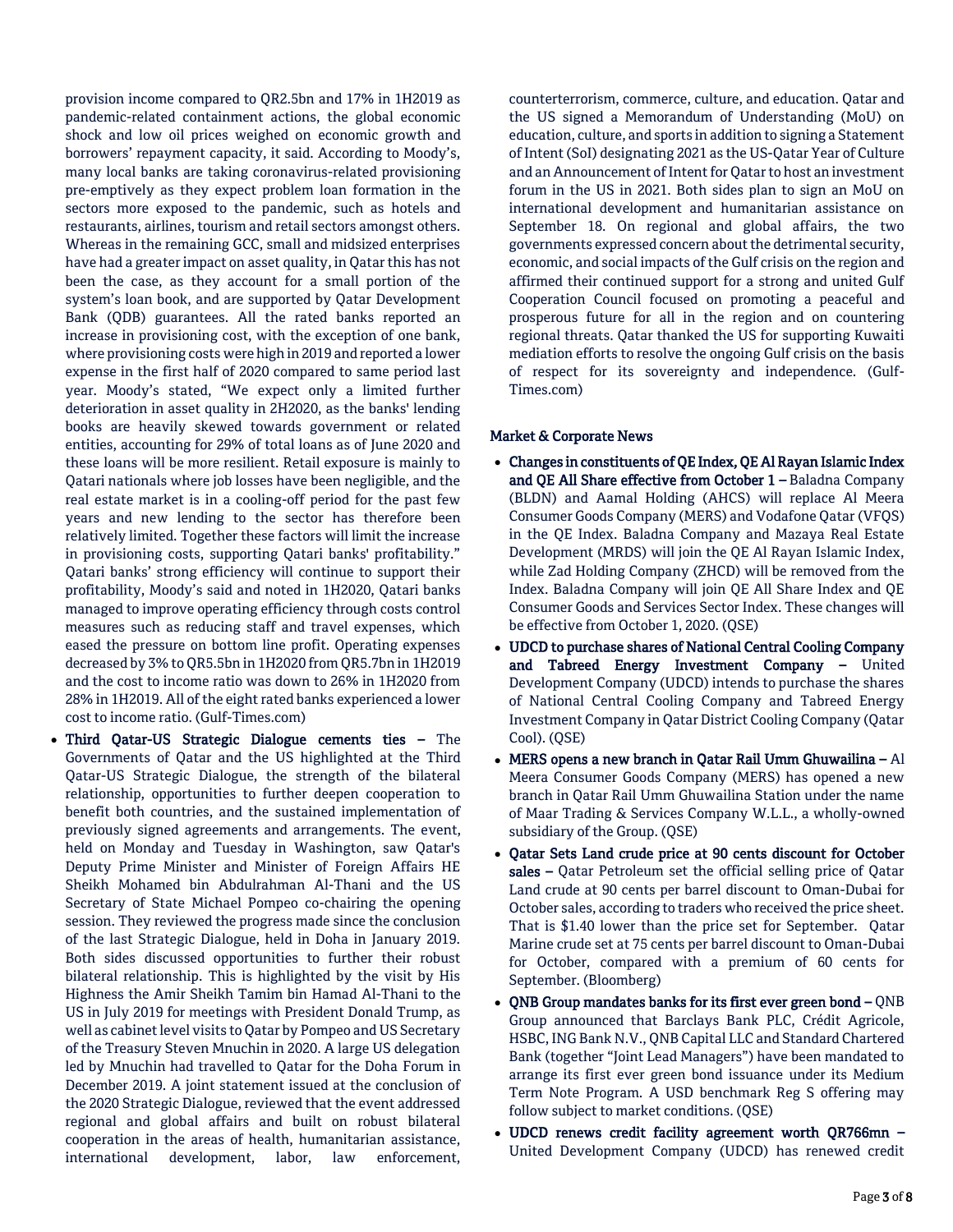facilities worth QR766mn with the objective of general credit facilities. The renewal agreement was entered with The Commercial Bank (CBQK) and the method of payment is one payment after three years. There is no impact on the financial position of the company due to the completion of this transaction. The advantage is to contribute in providing general credit facilities, and there is no negatives impact or risks. There is no conflict of interest between relevant persons in the transaction and there is also no change in ownership percentages before and after the completion of the transaction. (QSE)

- UDCD renews credit facility agreement worth QR728mn United Development Company (UDCD) has renewed credit facilities worth QR728mn with the objective of general credit facilities. The renewal agreement was entered with QNB Group (QNBK) and the method of payment and the sources of financing the operation is one payment after three years. There is no impact on the financial position of the company due to the completion of this transaction. The advantage is to contribute in providing general credit facilities, and there is no negatives impact or risks. There is no conflict of interest between relevant persons in the transaction and there is also no change in ownership percentages before and after the completion of the transaction. (QSE)
- UDCD renews credit facility agreement worth QR730mn United Development Company (UDCD) has renewed credit facilities worth QR730mn with the objective to develop Al Mutahidah Towers in the Pearl-Qatar. The renewal agreement was entered with The Commercial Bank (CBQK) and the method of payment is installments over approximately 10 years. There is no impact on the financial position of the company due to the completion of this transaction. The advantage is to contribute in developing Al Mutahidah Towers in the Pearl-Qatar, and there is no negatives impact or risks. There is no conflict of interest between relevant persons in the transaction and there is also no change in ownership percentages before and after the completion of the transaction. (QSE)
- Al-Kaabi: IQCD proposed purchase of QP's 25% stake in QAFCO to bring higher returns, build-up IQCD's presence in fertilizers – Independent financial analysis has shown Industries Qatar's (IQCD) proposed purchase of Qatar Petroleum's (QP) 25% stake in the share capital of Qatar Fertilizer Company (QAFCO) for a purchase consideration of \$1bn will not only bring higher returns to the company but also build-up IQCD's presence in the fertilizers sector, said HE the Minister of the State for Energy Affairs, Saad bin Sherida Al-Kaabi. QAFCO has a proven track record of operational excellence and a strong market position, he said in his opening remarks at IQCD's virtual Extraordinary General Assembly. Al-Kaabi, also IQCD's Chairman and Managing Director, said, "As part of IQCD's management efforts to adhere to the principles of good governance, while upholding the company's interest in a way that enhances the shareholders' value, an independent financial evaluator registered with the Qatar Financial Markets Authority was engaged to evaluate the proposal to acquire 25% stake in QAFCO." Al-Kaabi said, "Moreover, the proposal to purchase this stake in QAFCO is consistent with IQCD's strategy and continued efforts to build its presence and add value across the downstream sector using the free cash flows available in an

efficient and effective manner that is aligned with our central strategy and core business. The transaction would make Industries Qatar the sole proprietor of QAFCO's share capital with a full control over Qatar Fertilizer Company, and therefore would provide Industries Qatar an opportunity to make strategic decisions. On the other hand, the company will also look for more opportunities to further enhance its position in the downstream sector." The EGM, which was held electronically, was to approve the purchase of the 25% stake in QAFCO from QP for a purchase consideration of \$1bn. It was also meant to approve the proposed amendments to the company's Articles of Association concerning the constitution of its Board of Directors. The EGM also delegated IQCD's board of directors to negotiate, approve, sign and take all actions necessary to finalize a long-term strategic agreement regulating the relationship between QP and IQCD. (Gulf-Times.com)

• WDAM, Tyson sign cooperation deal - Widam Food Company (WDAM) and US-based Tyson Fresh Meats (Tyson) have signed a memorandum of understanding (MoU) to establish bilateral trade relations in the meat field. This was announced by HE the Minister of Commerce and Industry Ali bin Ahmed Al-Kuwari in Washington yesterday at a private sector engagement event on the sidelines of the third US-Qatar Strategic Dialogue. The MoU envisages cooperation in the food and agricultural business sectors, according to a statement issued by the Ministry of Commerce and Industry. (Gulf-Times.com)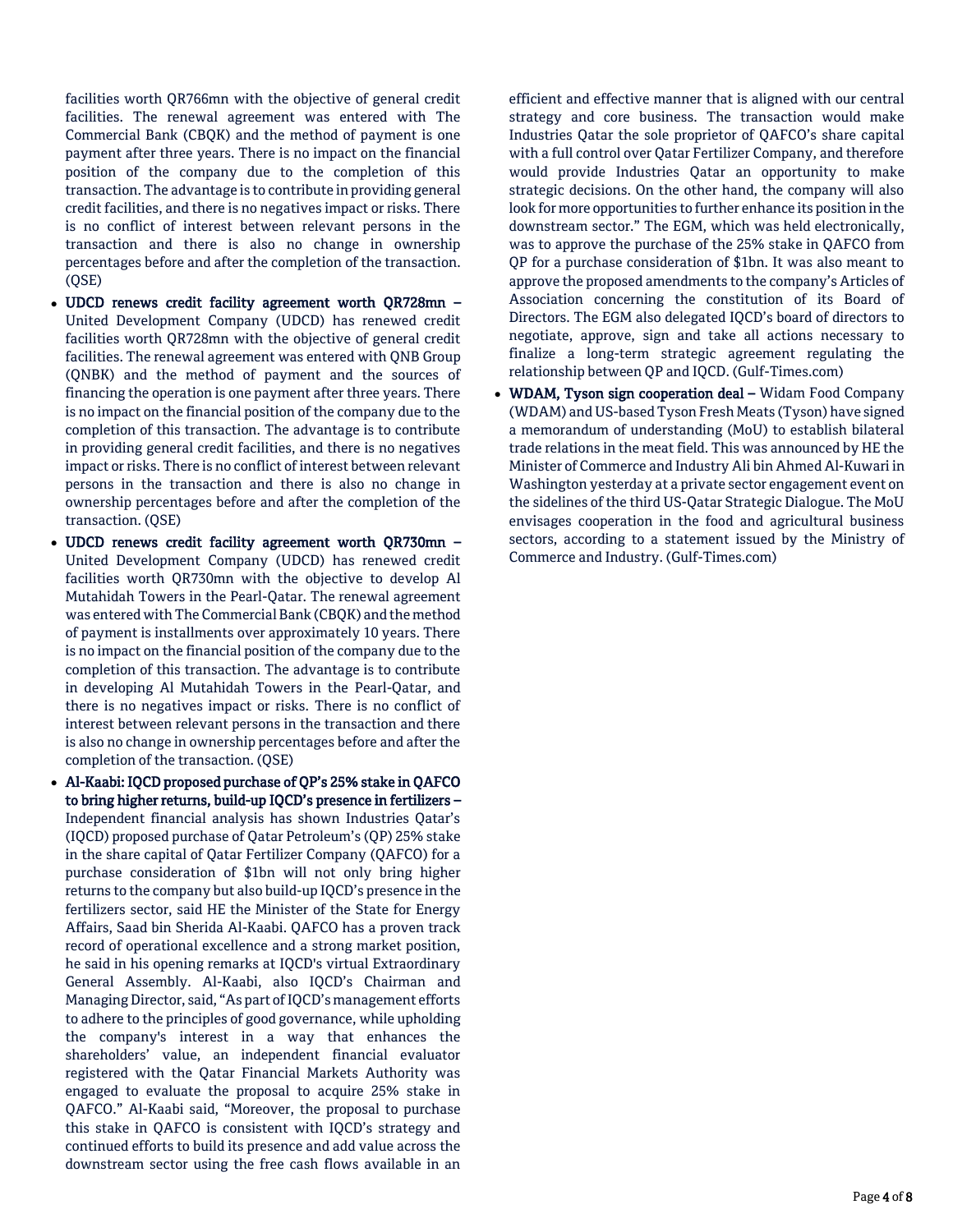

Source: Qatar Stock Exchange (QSE)

#### Most Active Shares by Value (QR Million)



Source: Qatar Stock Exchange (QSE) Source: Qatar Stock Exchange (QSE)

# Investor Trading Percentage to Total Value Traded



#### Top Decliners



Source: Qatar Stock Exchange (QSE)

### Most Active Shares by Volume (Million)



Net Traded Value by Nationality (QR Million)



Source: Qatar Stock Exchange (QSE) Source: Qatar Stock Exchange (QSE)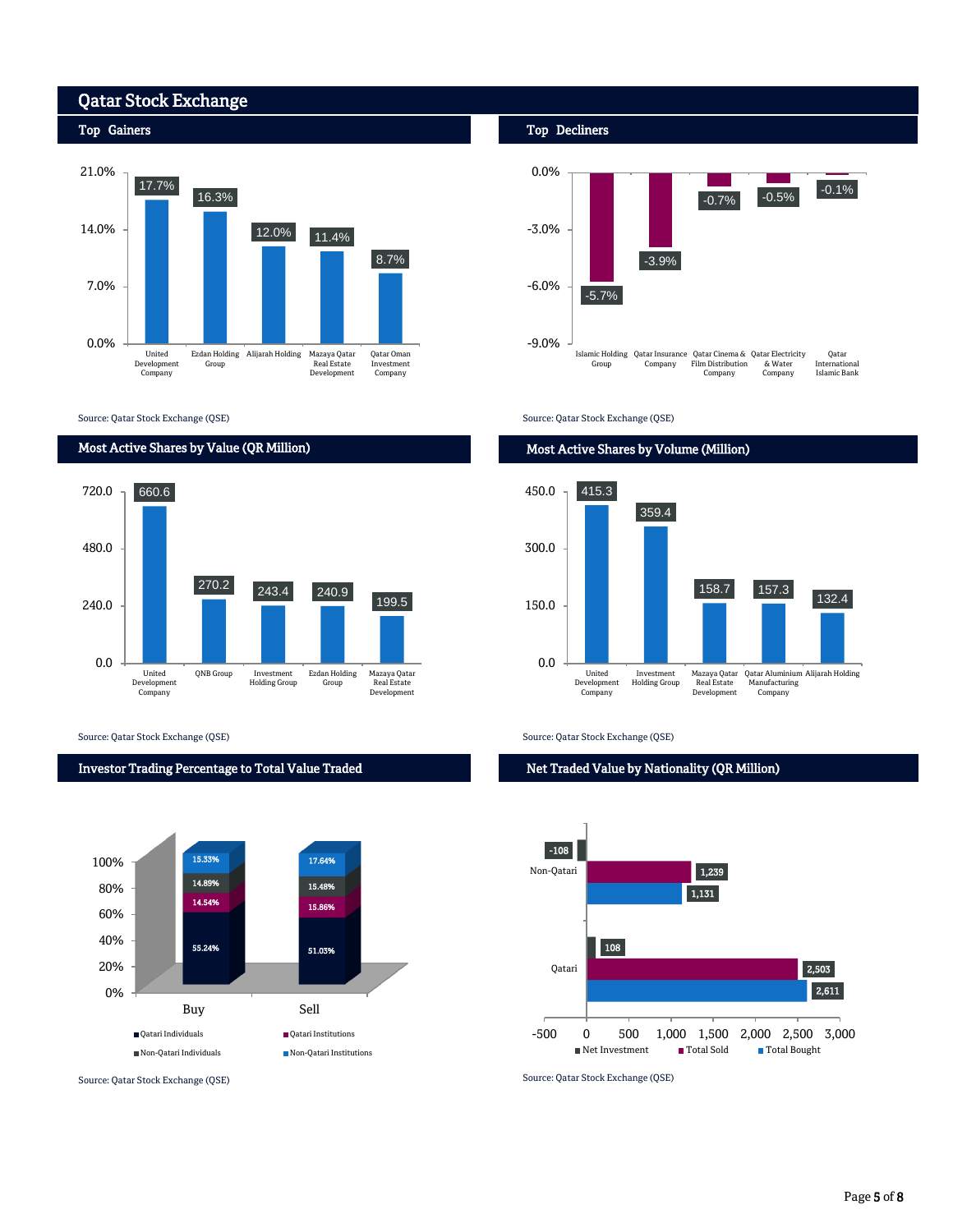# TECHNICAL ANALYSIS OF THE QSE INDEX



The QE Index closed in the green, gaining 1.83% from the week before and finished at the 9,942.06 level, closer to our 10,000-point expected resistance mark. Our thesis has not changed as the rising wedge formation remains intact and has not been breached yet. As a result, we need to stay cautious in this market as the Index may test the lower side of the bearish price pattern we mentioned above. Our weekly resistance level remains at the 10,000 points, which is also a psychological level; our support remains at the 9,400 level.

## DEFINITIONS OF KEY TERMS USED IN TECHNICAL ANALYSIS

RSI (Relative Strength Index) indicator – RSI is a momentum oscillator that measures the speed and change of price movements. The RSI oscillates between 0 to 100. The index is deemed to be overbought once the RSI approaches the 70 level, indicating that a correction is likely. On the other hand, if the RSI approaches 30, it is an indication that the index may be getting oversold and therefore likely to bounce back.

MACD (Moving Average Convergence Divergence) indicator – The indicator consists of the MACD line and a signal line. The divergence or the convergence of the MACD line with the signal line indicates the strength in the momentum during the uptrend or downtrend, as the case may be. When the MACD crosses the signal line from below and trades above it, it gives a positive indication. The reverse is the situation for a bearish trend.

Candlestick chart – A candlestick chart is a price chart that displays the high, low, open, and close for a security. The 'body' of the chart is portion between the open and close price, while the high and low intraday movements form the 'shadow'. The candlestick may represent any time frame. We use a one-day candlestick chart (every candlestick represents one trading day) in our analysis.

Doji candlestick pattern – A Doji candlestick is formed when a security's open and close are practically equal. The pattern indicates indecisiveness, and based on preceding price actions and future confirmation, may indicate a bullish or bearish trend reversal.

Shooting Star/Inverted Hammer candlestick patterns – These candlestick patterns have a small real body (open price and close price are near to each other), and a long upper shadow (large intraday movement on the upside). The Shooting Star is a bearish reversal pattern that forms after a rally. The Inverted Hammer looks exactly like a Shooting Star, but forms after a downtrend. Inverted Hammers represent a potential bullish trend reversal.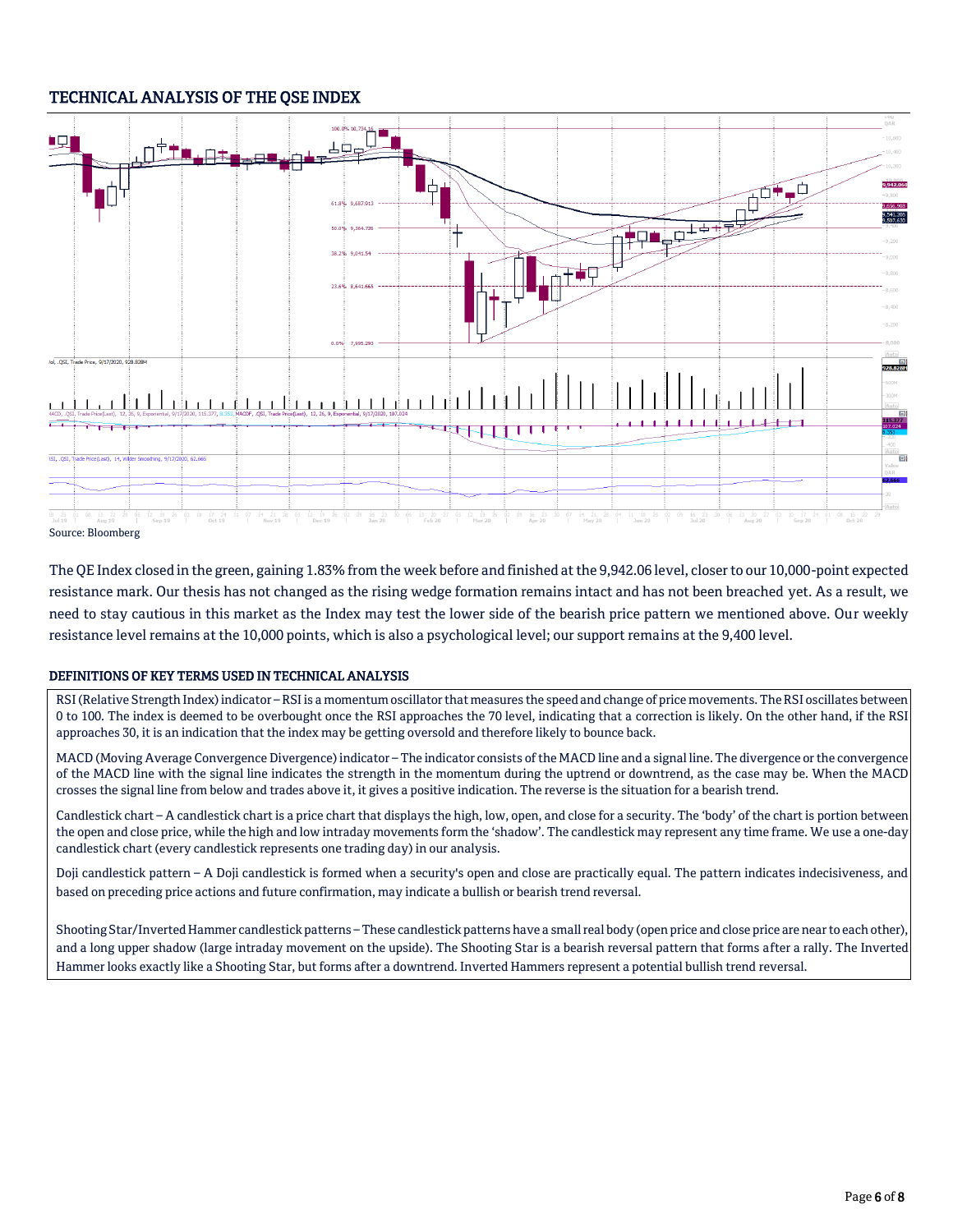| <b>Company Name</b>                   | <b>Price</b><br><b>September</b><br>17 | % Change<br><b>WTD</b> | % Change<br><b>YTD</b> | Market Cap.<br><b>QR Million</b> | TTM P/E    | P/B   | Div. Yield |
|---------------------------------------|----------------------------------------|------------------------|------------------------|----------------------------------|------------|-------|------------|
| Qatar National Bank                   | 17.90                                  | 1.02                   | (13.06)                | 165,332                          | 14.2       | 2.3   | 3.4        |
| Qatar Islamic Bank                    | 16.16                                  | 1.00                   | 5.41                   | 38,185                           | 13.5       | 2.3   | 3.2        |
| Commercial Bank of Qatar              | 4.03                                   | 3.33                   | (14.26)                | 16,310                           | 9.2        | 0.9   | 5.0        |
| Doha Bank                             | 2.33                                   | 1.75                   | (7.91)                 | 7,224                            | 13.9       | 0.8   | N/A        |
| Al Ahli Bank                          | 3.30                                   | 1.54                   | (1.00)                 | 8,018                            | 13.1       | 1.4   | 4.3        |
| Qatar International Islamic Bank      | 8.39                                   | (0.12)                 | (13.38)                | 12,692                           | 14.4       | 2.2   | 5.1        |
| Masraf Al Rayan                       | 4.20                                   | 1.18                   | 6.04                   | 31,493                           | 14.4       | 2.4   | 5.4        |
| Al Khaliji Bank                       | 1.60                                   | (0.06)                 | 22.06                  | 5,756                            | 9.6        | 1.0   | 4.7        |
| <b>Qatar First Bank</b>               | 1.45                                   | 3.50                   | 77.26                  | 1,015                            | <b>N/A</b> | 2.0   | <b>N/A</b> |
| National Leasing                      | 1.18                                   | 12.01                  | 66.67                  | 581                              | 21.7       | 0.9   | 4.3        |
| Dlala Holding                         | 1.91                                   | 1.48                   | 213.26                 | 544                              | <b>N/A</b> | 2.7   | <b>N/A</b> |
| Qatar & Oman Investment               | 0.96                                   | 8.70                   | 43.80                  | 303                              | 36.5       | 1.0   | 2.1        |
| <b>Islamic Holding Group</b>          | 4.60                                   | (5.70)                 | 142.11                 | 261                              | 85.0       | 1.9   | <b>N/A</b> |
| <b>Banking and Financial Services</b> |                                        |                        |                        | 287,714                          |            |       |            |
| <b>Zad Holding</b>                    | 15.47                                  | 1.78                   | 11.94                  | 3,666                            | 18.1       | 2.5   | 5.5        |
| Qatar German Co. for Medical Devices  | 2.69                                   | 6.20                   | 361.86                 | 310                              | N/A        | 10.5  | N/A        |
| Salam International Investment        | 0.67                                   | 0.30                   | 29.59                  | 766                              | <b>N/A</b> | 0.5   | <b>N/A</b> |
| Baladna                               | 1.99                                   | 7.57                   | 99.00                  | 3,783                            | N/A        | 1.7   | 1.1        |
| <b>Medicare Group</b>                 | 7.39                                   | 0.68                   | (12.60)                | 2,078                            | 28.7       | 2.1   | 24.4       |
| Qatar Cinema & Film Distribution      | 4.08                                   | (0.71)                 | 85.50                  | 256                              | 55.9       | 1.9   | 2.5        |
| <b>Qatar Fuel</b>                     | 17.58                                  | 0.63                   | (23.23)                | 17,479                           | 18.6       | 2.2   | 4.6        |
| Qatar Meat and Livestock              | 7.00                                   | 0.00                   | 3.55                   | 1,260                            | 14.7       | 3.6   | 4.3        |
| Mannai Corp.                          | 3.00                                   | 6.31                   | (2.60)                 | 1,369                            | <b>N/A</b> | 0.7   | 6.7        |
| Al Meera Consumer Goods               | 19.98                                  | 0.25                   | 30.59                  | 3,996                            | 20.2       | 2.9   | 4.3        |
| <b>Consumer Goods and Services</b>    |                                        |                        |                        | 34,964                           |            |       |            |
| Qatar Industrial Manufacturing        | 3.31                                   | 3.44                   | (7.28)                 | 1,573                            | 16.8       | 1.0   | 4.5        |
| <b>Qatar National Cement</b>          | 3.98                                   | 1.04                   | (29.54)                | 2,602                            | 18.8       | 0.9   | 7.5        |
| <b>Industries Qatar</b>               | 10.35                                  | 3.60                   | 0.68                   | 62,618                           | 39.7       | 1.9   | 3.9        |
| Qatari Investors Group                | 2.16                                   | 4.05                   | 20.61                  | 2,684                            | 26.6       | 1.0   | 2.5        |
| Qatar Electricity and Water           | 16.82                                  | (0.53)                 | 4.54                   | 18,502                           | 12.7       | 2.2   | 4.6        |
| Aamal                                 | 1.00                                   | 8.66                   | 23.49                  | 6,325                            | 39.5       | 0.8   | 4.0        |
| <b>Gulf International Services</b>    | 1.69                                   | 6.02                   | (1.74)                 | 3,141                            | 45.5       | 0.9   | N/A        |
| Mesaieed Petrochemical Holding        | 2.20                                   | 5.16                   | (12.35)                | 27,639                           | 26.9       | 1.8   | 3.2        |
| <b>Invesment Holding Group</b>        | 0.67                                   | 3.08                   | 18.62                  | 555                              | 12.9       | 0.7   | N/A        |
| <b>Qatar Aluminum Manufacturing</b>   | 1.02                                   | 2.52                   | 30.35                  | 5,681                            | <b>N/A</b> | 1.0   | 1.0        |
| <b>Industrials</b>                    |                                        |                        |                        | 131,319                          |            |       |            |
| <b>Qatar Insurance</b>                | 2.00                                   | (3.89)                 | (36.68)                | 6,535                            | <b>N/A</b> | 0.9   | 7.5        |
| Doha Insurance                        | 1.14                                   | 0.00                   | (5.00)                 | 570                              | 13.0       | 0.6   | 7.0        |
| Qatar General Insurance & Reinsurance | 2.22                                   | 0.91                   | (9.72)                 | 1,944                            | <b>N/A</b> | 0.4   | N/A        |
| Al Khaleej Takaful Insurance          | 1.98                                   | 6.53                   | (1.25)                 | 504                              | 15.6       | 0.9   | 2.5        |
| Qatar Islamic Insurance               | 6.49                                   | 1.88                   | (2.84)                 | 974                              | 14.3       | 2.7   | 5.8        |
| Insurance                             |                                        |                        |                        | 10,527                           |            |       |            |
| <b>United Development</b>             | 1.58                                   | 17.70                  | 4.14                   | 5,605                            | 24.9       | 0.5   | 3.2        |
| Barw a Real Estate                    | 3.53                                   | 0.00                   | (0.28)                 | 13,736                           | 8.6        | 0.7   | 5.7        |
| <b>Ezdan Real Estate</b>              | 1.93                                   | 16.27                  | 213.82                 | 51,193                           | 1043.2     | 1.6   | <b>N/A</b> |
| Mazaya Qatar Real Estate Development  | 1.28                                   | 11.38                  | 78.30                  | 1,484                            | 57.9       | 0.1   | <b>N/A</b> |
| <b>Real Estate</b>                    |                                        |                        |                        | 72,019                           |            |       |            |
| Ooredoo                               | 6.63                                   | 1.13                   | (6.37)                 | 21,234                           | 12.7       | 0.9   | 3.8        |
| <b>Vodafone Qatar</b>                 | 1.26                                   | 0.40                   | 8.45                   | 5,318                            | 36.6       | $1.2$ | 4.0        |
| Telecoms                              |                                        |                        |                        | 26,552                           |            |       |            |
| <b>Qatar Navigation (Milaha)</b>      | 5.95                                   | 0.17                   | (2.46)                 | 6,814                            | 12.7       | 0.5   | 5.0        |
| Gulf Warehousing                      | 5.25                                   | 7.14                   | (4.20)                 | 308                              | 13.0       | 1.7   | 3.8        |
| Qatar Gas Transport (Nakilat)         | 2.72                                   | 0.59                   | 13.81                  | 15,070                           | 14.1       | 2.5   | 3.7        |
| Transportation                        |                                        |                        |                        | 22,191                           |            |       |            |
| Qatar Exchange                        |                                        |                        |                        | 585,286                          |            |       |            |